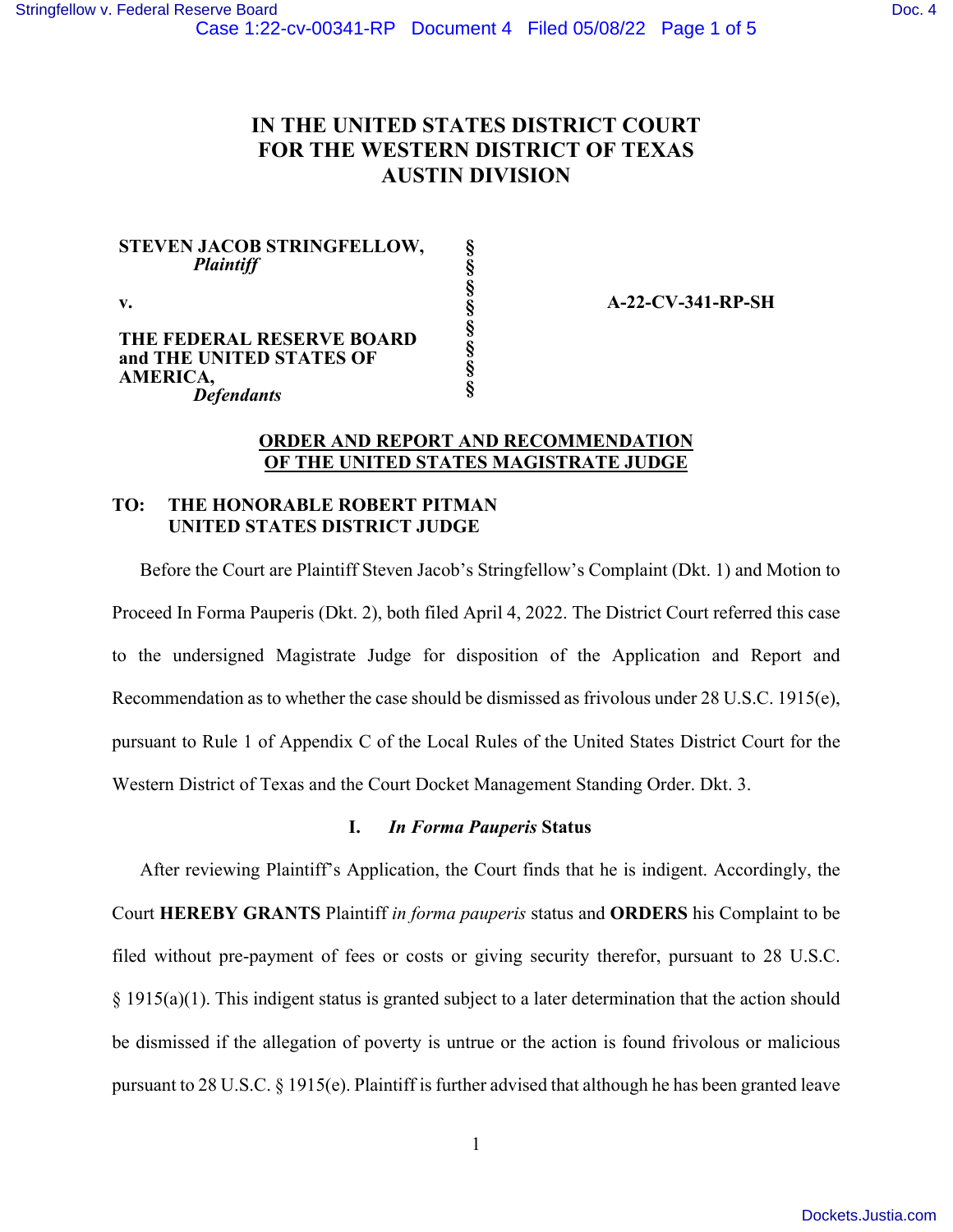#### Case 1:22-cv-00341-RP Document 4 Filed 05/08/22 Page 2 of 5

to proceed *in forma pauperis*, a Court may, in its discretion, impose costs of court at the conclusion of this lawsuit, as in other cases. *Moore v. McDonald*, 30 F.3d 616, 621 (5th Cir. 1994).

As stated below, the Court has conducted a § 1915(e) review of the claims in the Complaint and recommends that Plaintiff's claims should be dismissed under 28 U.S.C. § 1915(e). Therefore, service on the Defendant should be withheld pending the District Court's review of the recommendations made in this report. If the District Court declines to adopt the recommendations, service should be issued on the Defendant at that time.

#### **II. Section 1915(e)(2) Frivolousness Review**

#### **A. Standard of Review**

Because Plaintiff has been granted leave to proceed *in forma pauperis*, the Court is required by standing order to review his Complaint under  $\S$  1915(e)(2). A district court may summarily dismiss a complaint filed *in forma pauperis* if it concludes that the action is (1) frivolous or malicious; (2) fails to state a claim on which relief may be granted; or (3) seeks monetary relief against a defendant who is immune from such relief. 28 U.S.C.  $\S$  1915(e)(2)(B).

Under this statute, a claim is frivolous when it lacks an arguable basis either in law or in fact. *Neitzke v. Williams*, 490 U.S. 319, 324-25 (1989); *Talib v. Gilley*, 138 F.3d 211, 213 (5th Cir. 1998). "A complaint lacks an arguable basis in law if it is based on an indisputably meritless legal theory, such as if the complaint alleges the violation of a legal interest which clearly does not exist." *Harper v. Showers*, 174 F.3d 716, 718 (5th Cir. 1999) (quoting *Davis v. Scott*, 157 F.3d 882, 889 (5th Cir. 1998)). It lacks an arguable factual basis only if the facts alleged are "clearly baseless," a category encompassing "fanciful," "fantastic," and "delusional" allegations. *Denton v. Hernandez*, 504 U.S. 25, 32-33 (1992) (citing *Neitzke*, 490 U.S. at 327-28). "Some claims are so insubstantial, implausible, or otherwise completely devoid of merit as not to involve a federal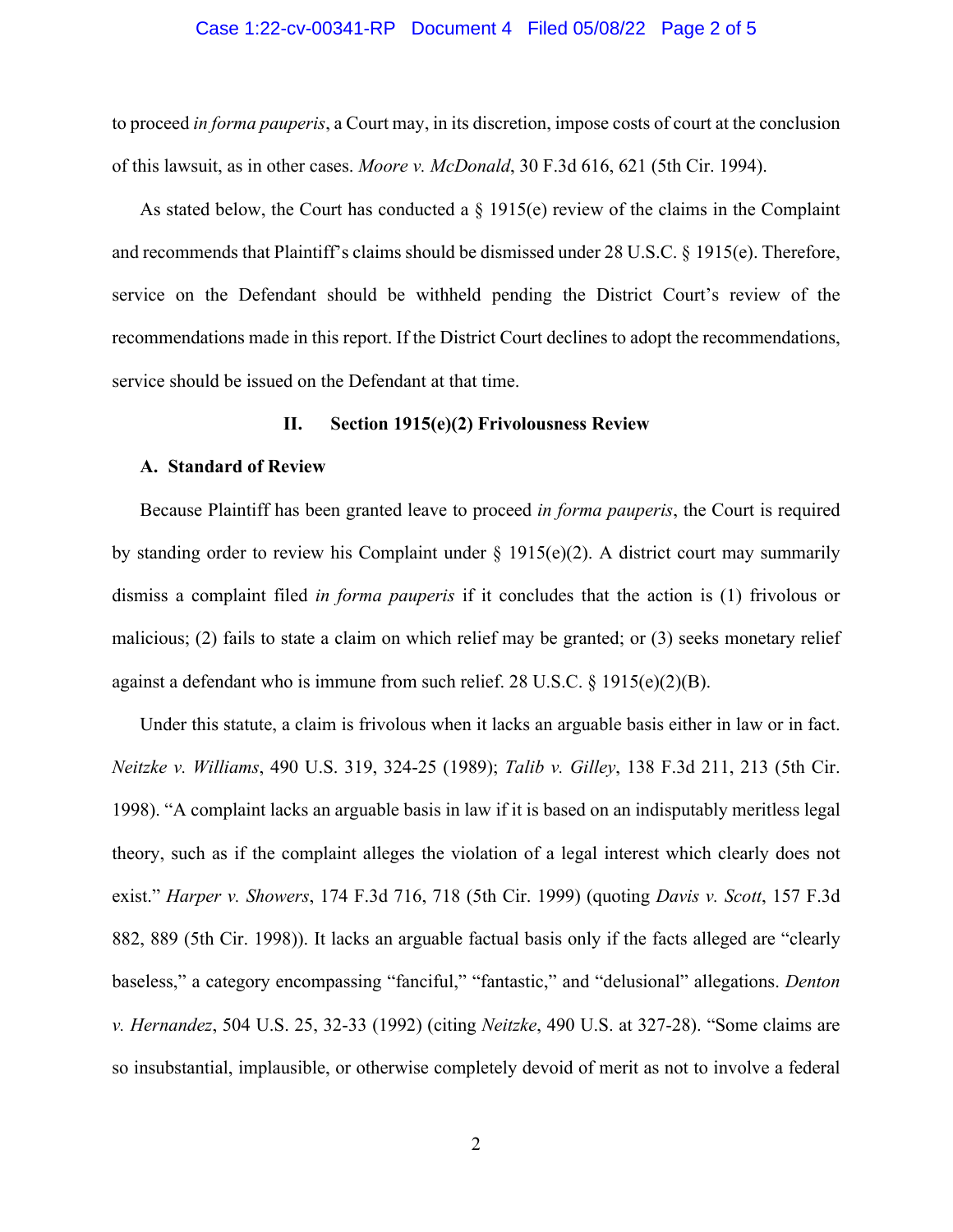#### Case 1:22-cv-00341-RP Document 4 Filed 05/08/22 Page 3 of 5

controversy. Federal courts lack power to entertain these wholly insubstantial and frivolous claims." *Atakapa Indian de Creole Nation v. Louisiana*, 943 F.3d 1004, 1006 (5th Cir. 2019) (cleaned up).

#### **B. Plaintiff's Complaint Should Be Dismissed under § 1915(e)(2)**

Plaintiff brings this lawsuit pursuant to 42 U.S.C. § 1983 against the Federal Reserve Board and the United States of America, alleging that: "The Federal Reserve System has become to stand as an unnecessary entropy upon the Treasury manifesting as deprivations of life, liberty and property." Dkt. 1 at 1 [sic]. Plaintiff alleges that the Federal Reserve Act of 1913 is unconstitutional and seeks "a return to a treasury which does not charge the people interest for the money we print for ourselves." *Id.* at 9.

Courts have repeatedly rejected and dismissed as frivolous similar claims alleging that the Federal Reserve System is unconstitutional. *See, e.g., Ginter v. Southern*, 611 F.2d 1226, 1229 (8th Cir. 1979) (finding tax protestor's claims concerning constitutionality of Federal Reserve System "so frivolous that we do not discuss them in any detail"); *Greene v. Pryce*, No. 15-CV-3527 MKB, 2015 WL 4987893, at \*1 (E.D.N.Y. Aug. 18, 2015) (dismissing claim that Federal Reserve Act is unconstitutional under § 1915); *Ayler v. BAC Home Loans Servicing LP*, No. 12- 12442, 2012 WL 2885999, at \*1 (E.D. Mich. July 13, 2012) (dismissing as frivolous plaintiff's claim that Federal Reserve System is unconstitutional);*Vella v. McCammon*, No. CIV H-85-5580, 1986 WL 15772, at \*3 (S.D. Tex. July 29, 1986) (same).

Even if Plaintiff alleged a cognizable constitutional claim, his claims are barred by sovereign immunity because the Federal Reserve Board is an agency of the United States. *Haase v. Bank of Am. Corp.*, No. 4:16-CV-1567, 2017 WL 1240105, at \*5 (S.D. Tex. Feb. 8, 2017). Absent a waiver,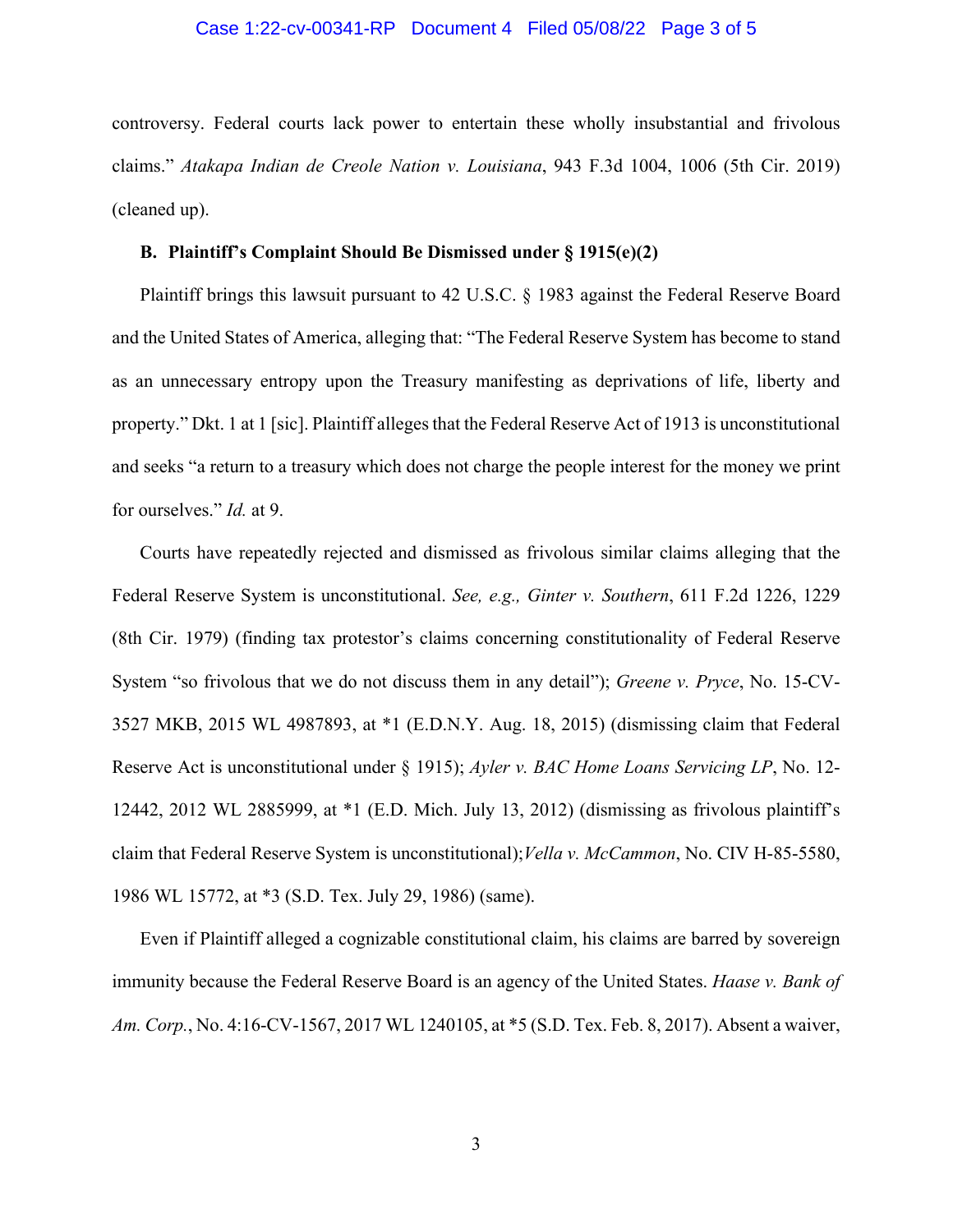#### Case 1:22-cv-00341-RP Document 4 Filed 05/08/22 Page 4 of 5

sovereign immunity shields the Federal Government and its agencies from suit. *FDIC v. Meyer*, 510 U.S. 471, 475 (1994).

Because sovereign immunity is jurisdictional in nature, absent a waiver of sovereign immunity, this Court lacks jurisdiction over Plaintiff's claims against Defendants. *See id.*; *Haase*, 2017 WL 1240105, at \*5. Accordingly, Plaintiff's lawsuit should be dismissed as frivolous under  $§ 1915(e)(2).$ 

#### **III. ORDER AND RECOMMENDATION**

Based on the foregoing, the undersigned Magistrate Judge **GRANTS** Plaintiff's Motion to Proceed *In Forma Pauperis* (Dkt. 2) and **RECOMMENDS** that the District Court **DISMISS**  Plaintiff's lawsuit as frivolous under 28 U.S.C. § 1915(e)(2).

It is **FURTHER ORDERED** that the Clerk **REMOVE** this case from the Magistrate Court's docket and **RETURN** it to the docket of the Honorable Robert Pitman.

#### **IV. WARNINGS**

The parties may file objections to this Report and Recommendation. A party filing objections must specifically identify those findings or recommendations to which objections are being made. The District Court need not consider frivolous, conclusive, or general objections. *See Battle v. United States Parole Comm'n*, 834 F.2d 419, 421 (5th Cir. 1987). A party's failure to file written objections to the proposed findings and recommendations contained in this Report within fourteen (14) days after the party is served with a copy of the Report shall bar that party from de novo review by the District Court of the proposed findings and recommendations in the Report and, except on grounds of plain error, shall bar the party from appellate review of unobjected-to proposed factual findings and legal conclusions accepted by the District Court. *See* 28 U.S.C.